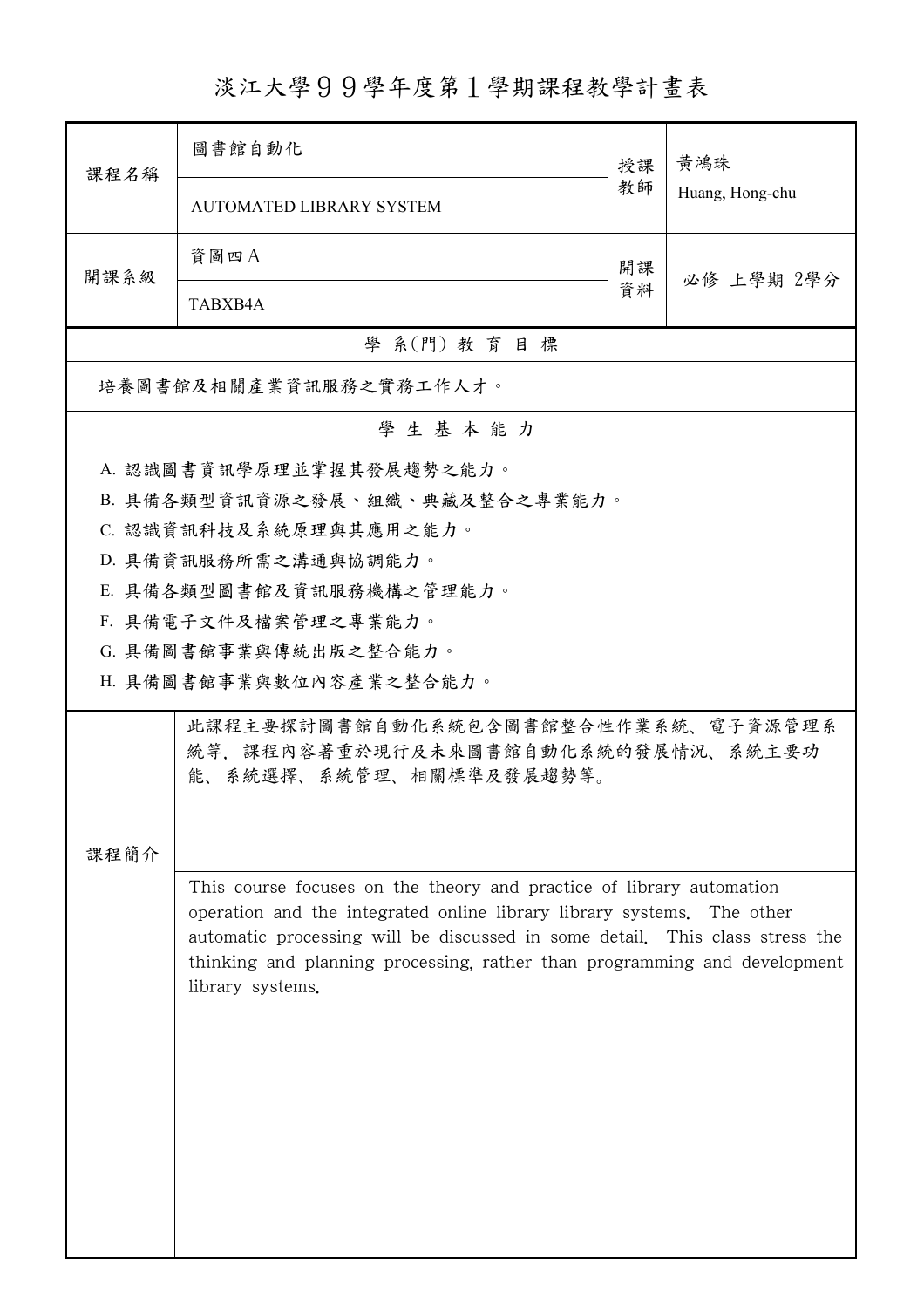本課程教學目標與目標層級、學生基本能力相關性

一、目標層級(選填): (一)「認知」(Cognitive 簡稱C)領域:C1 記憶、C2 瞭解、C3 應用、C4 分析、 C5 評鑑、C6 創造 (二)「技能」(Psychomotor 簡稱P)領域:P1 模仿、P2 機械反應、P3 獨立操作、 P4 聯結操作、P5 自動化、P6 創作 (三)「情意」(Affective 簡稱A)領域:A1 接受、A2 反應、A3 重視、A4 組織、 A5 內化、A6 實踐

二、教學目標與「目標層級」、「學生基本能力」之相關性:

 (一)請先將課程教學目標分別對應前述之「認知」、「技能」與「情意」的各目標層級, 惟單項教學目標僅能對應C、P、A其中一項。

 (二)若對應「目標層級」有1~6之多項時,僅填列最高層級即可(例如:認知「目標層級」 對應為C3、C5、C6項時,只需填列C6即可,技能與情意目標層級亦同)。

 (三)再依據所訂各項教學目標分別對應該系「學生基本能力」。單項教學目標若對應「學 生基本能力」有多項時,則可填列多項「學生基本能力」(例如:「學生基本能力」可 對應A、AD、BEF時,則均填列)。

| 序      | 教學目標(中文)                  |                                                        | 教學目標(英文)             | 相關性                     |            |  |  |  |  |
|--------|---------------------------|--------------------------------------------------------|----------------------|-------------------------|------------|--|--|--|--|
| 號      |                           |                                                        |                      | 目標層級                    | 學生基本能力     |  |  |  |  |
|        | $1 1$ .<br>展趨勢            | 探討圖書館自動化的現況及發                                          |                      | C <sub>5</sub>          | <b>ABC</b> |  |  |  |  |
|        |                           | 2. 熟悉圖書館自動化的作業方式<br>3. 認識圖書館自動化的相關標準<br>4. 學習圖書館自動化的評選 |                      |                         |            |  |  |  |  |
|        | 教學目標之教學策略與評量方法            |                                                        |                      |                         |            |  |  |  |  |
| 序<br>號 |                           | 教學目標                                                   | 教學策略                 |                         | 評量方法       |  |  |  |  |
|        | 展趨勢                       | 1 1. 探討圖書館自動化的現況及發                                     | 課堂講授、分組討論            | 出席率、報告、期中<br>考、期末考、閲讀報告 |            |  |  |  |  |
|        | 4                         | 2. 熟悉圖書館自動化的作業方式<br>3. 認識圖書館自動化的相關標準<br>學習圖書館自動化的評選    |                      |                         |            |  |  |  |  |
|        | 授課進度表                     |                                                        |                      |                         |            |  |  |  |  |
| 週次     | 日期                        |                                                        | 内 容 (Subject/Topics) |                         | 備註         |  |  |  |  |
| 1      | 課程介紹:圖書館自動化系統的概況<br>09/13 |                                                        |                      |                         |            |  |  |  |  |
|        | 09/20<br>$\overline{2}$   | 中秋節                                                    |                      |                         |            |  |  |  |  |
|        | 09/27<br>3                | 圖書館自動化系統的現況 - 整合性系統                                    |                      |                         |            |  |  |  |  |
|        | 10/04<br>$\overline{4}$   | 圖書館自動化系統的現況-- 編目系統                                     |                      |                         |            |  |  |  |  |
|        | 10/11<br>5                | MARC、MARC 21、XML MARC及編目系統舉例                           |                      |                         |            |  |  |  |  |
|        | 10/18<br>6                | 權威記錄與權威控制                                              |                      |                         |            |  |  |  |  |
|        | 10/25<br>7                | 線上目錄系統                                                 |                      |                         |            |  |  |  |  |
|        |                           |                                                        |                      |                         |            |  |  |  |  |